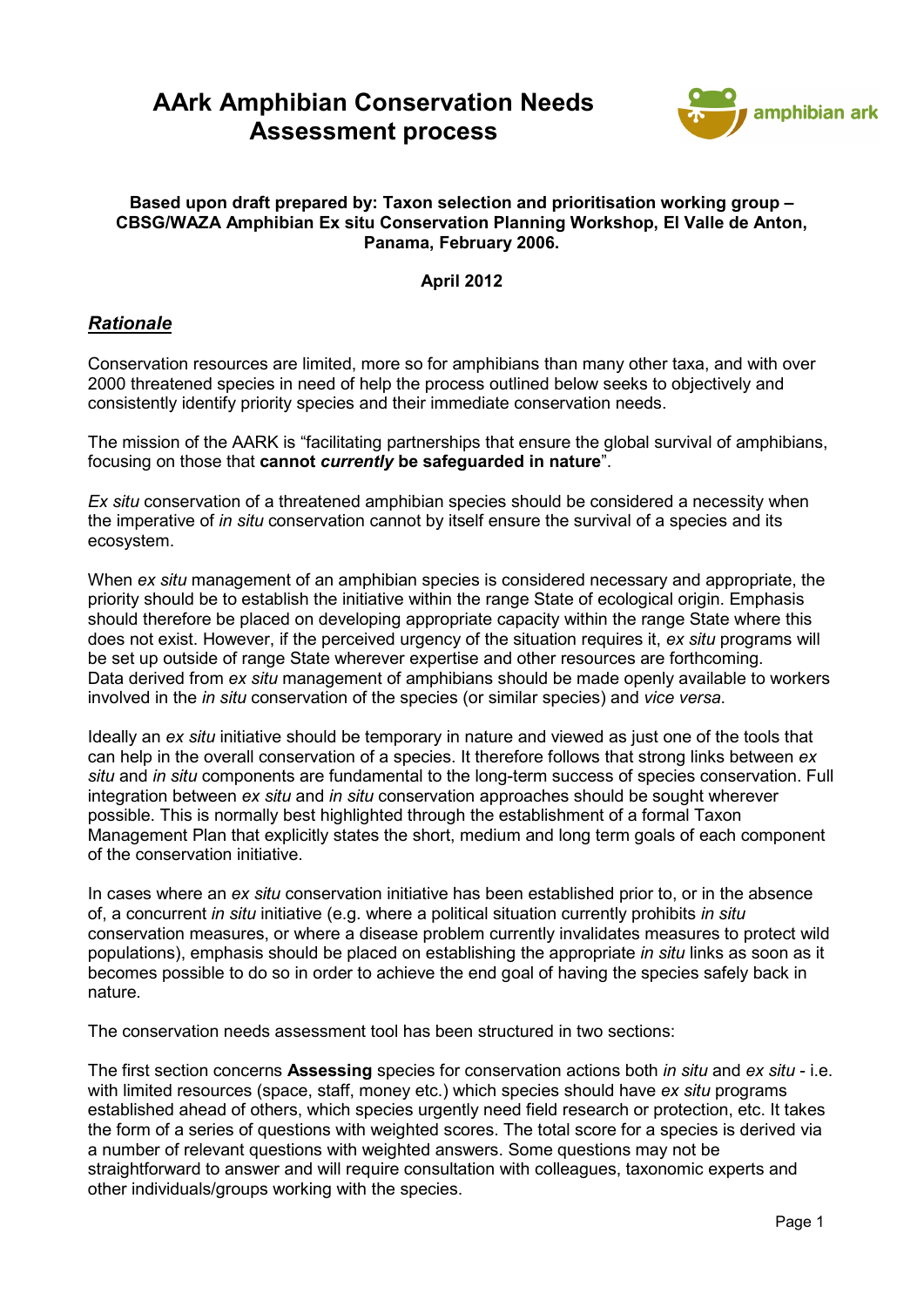The second section includes questions ensuring that there is **Authorisation** for any proposed *ex situ* conservation program, and that founder animals are available.

The information provided in sections one and two is then used to categorize each species into one or more **Conservation Roles**. These roles are then used to generate a series of prioritized lists which can then be used to determine the next steps required for the conservation of each species.

When considering **Implementation** of an *ex situ* program, each facility should work through AArk's Program Implementation tool, which considers the practical feasibility of initiating and maintaining a program – a sort of check list of essential elements prior to initiation.

While a number of very successful amphibian conservation programs have begun, and are currently underway **without** following all of these steps, **the Amphibian Ark recommends that where possible, these steps are all followed**, to ensure the best possible outcome for the population being managed.

It cannot be emphasised enough how important it is to ensure that adequate resources, including skilled staff, live food, funding, veterinary services etc. can be provided for the expected life of the *ex situ* program. Many programs run for five, ten, or even more years, and sufficient resources to support the program for the whole of this time must be available if the program is to be successful. Establishing facilities and collecting rescue populations is only the first. albeit perhaps the single greatest expense. However, it is insufficient to support only those first-year expenses without operational support for the long term, which as stated above, may amount to years or even decades. In addition to financial planning, *ex situ* programs should establish at the onset a plan for working with partners to mitigate threats in the wild and, where necessary, getting animals back into the wild, as well as how to distribute and properly manage the progeny of captive animals in the interim.

If hope remains that a species can be saved as the result of *ex situ* breeding, any number of founder animals is better than none, however, Amphibian Ark strongly recommends that **at least twenty pairs of animals** (or groups of individuals) are collected as founder animals. Ideally these would be unrelated and will successfully reproduce, but of course that cannot be guaranteed. Realize that many more than this number may have to be captured to ensure that twenty pairs actually survive and successfully reproduce. Searches for the sufficient number of founders should be thorough and complete, and if exhaustive searches do not result in a minimum of twenty pairs of founders, searching should continue after the program has been initiated.

Collection of founders should be targeted towards obtaining as many unique lineages as possible (e.g., collect from different locations and, if possible, different sites at each location to reduce the probability of collecting related animals). This assumes that a genetic study has been done among these different populations verifying that they are in fact the same species.

Amphibian Ark has developed a tool to help calculate the number of founders that should be collected, based on the reproductive biology of the species being considered. The tool uses data from our **Amphibian Population Management Guidelines**.

This conservation needs assessment tool should be an evolving protocol. The criteria and their rankings will be adjusted as we gain experience with the process and continue to work with the broader amphibian conservation community to identify goals, threats, and conservation options. In addition, the selection and prioritisation of individual species will be revised as we gain knowledge and as the threats to the species change. Thus, there will be a need to constantly assess species status and monitor threats, so that emerging critical situations are responded to sufficiently quickly.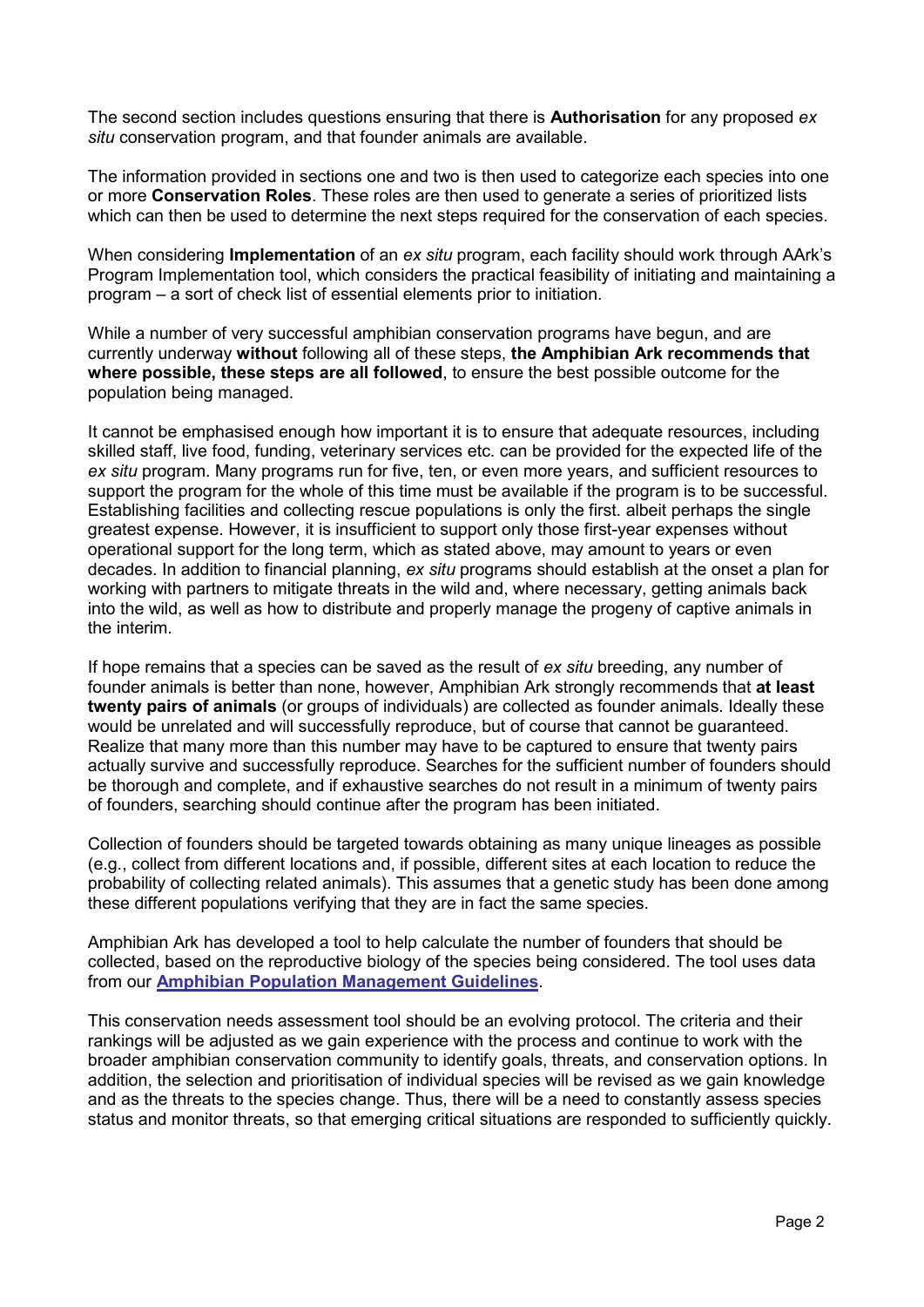# *Section One – Taxon Assessment*

1. **Extinction risk:** What is the current IUCN Red List category for the taxon? (modified accordingly if new/additional information is available, or if country-level assessments exist).

**Extinct in wild Critically endangered Endangered Vulnerable Data deficient\* Near threatened Least concern Extinct** 

(\*taxon has been regionally or nationally recognised as 'at risk' despite data deficiency)

If there is a proposal to modify the Red List category by the workshop participants, a note should be added explaining the rationale for the proposed change.

2. **Phylogenetic significance**: What is the taxon's Evolutionary Distinctiveness (ED) score, as generated by the ZSL EDGE program?

**ED value > 100 ED value 50-100 ED value 20 - 50 ED value <20** 

# **EDGE score**

Using a scientific framework to identify the world's most Evolutionarily Distinct and Globally Endangered (EDGE) species, the EDGE of Existence program highlights and protects some of the weirdest and most wonderful species on the planet. EDGE species have few close relatives on the tree of life and are often extremely unusual in the way they look, live and behave, as well as in their genetic make-up. They represent a unique and irreplaceable part of the world's natural heritage, yet, an alarmingly large proportion is currently sliding silently towards extinction, unnoticed.

Every species in a particular taxonomic group (e.g. amphibians) is scored according to the amount of unique evolutionary history it represents (Evolutionary Distinctiveness, or ED), and its conservation status (Global Endangerment, or GE). You can download the EDGE scientific paper to find out more about how EDGE scores are calculated: http://www.plosone.org/article/info%3Adoi%2F10.1371%2Fjournal.pone.0000296

Additional information about the EDGE scoring process can be found at http://www.edgeofexistence.org/about/edge\_science.php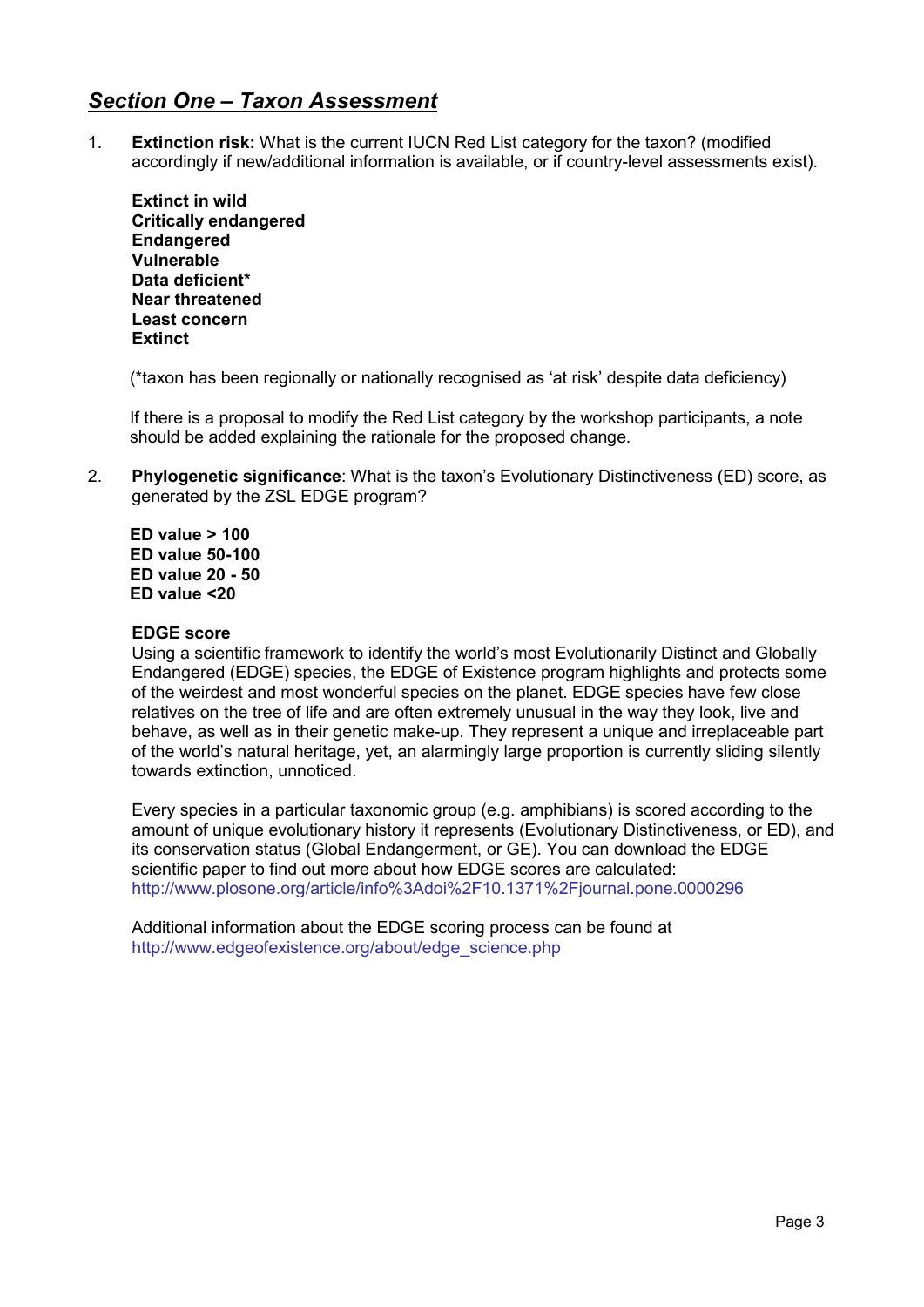**3. Protected habitat:** Is a population of at least 50% of the individuals of the taxon included within a reliably protected area or areas?

| Yes     |
|---------|
| No      |
| Unknown |

Protected habitat is defined as a clearly defined geographical space, recognised, dedicated and managed, through legal or other effective means, to achieve the long-term conservation of nature with associated ecosystem services and cultural values.

The status of protected habitat is used to calculate Conservation Roles, and is not scored.

Initial data were extracted from IUCN 2008. IUCN Red List of Threatened Species. www.iucnredlist.org and Alliance for Zero Extinction (2010). 2010 AZE Update. www.zeroextinction.org

**4. Habitat for reintroduction:** Does enough suitable habitat exist, either within or outside of currently protected areas that is suitable for reintroduction or translocation?

**Yes No** 

If the answer is Yes, a note should be added to provide details of the suitable areas.

This question provides information on particular areas of existing habitat that are suitable for reintroduction of captive-bred animals. When prioritizing species for possible *ex situ* conservation and reintroduction programs, priority should be given to those species that are known to have suitable release habitat available.

**5. Previous reintroductions:** Have reintroduction or translocation attempts been made in the past for this species?

**Yes, successfully Yes, but unsuccessfully Yes, but outcome is unknown No** 

If the answer is Yes, a note should be added to provide details.

This question does not affect the conservation role(s) assigned to the species, and nor does it affect the scoring. It is included purely to help guide, and to indicate the potential for demonstrable success with future reintroduction or translocation attempts.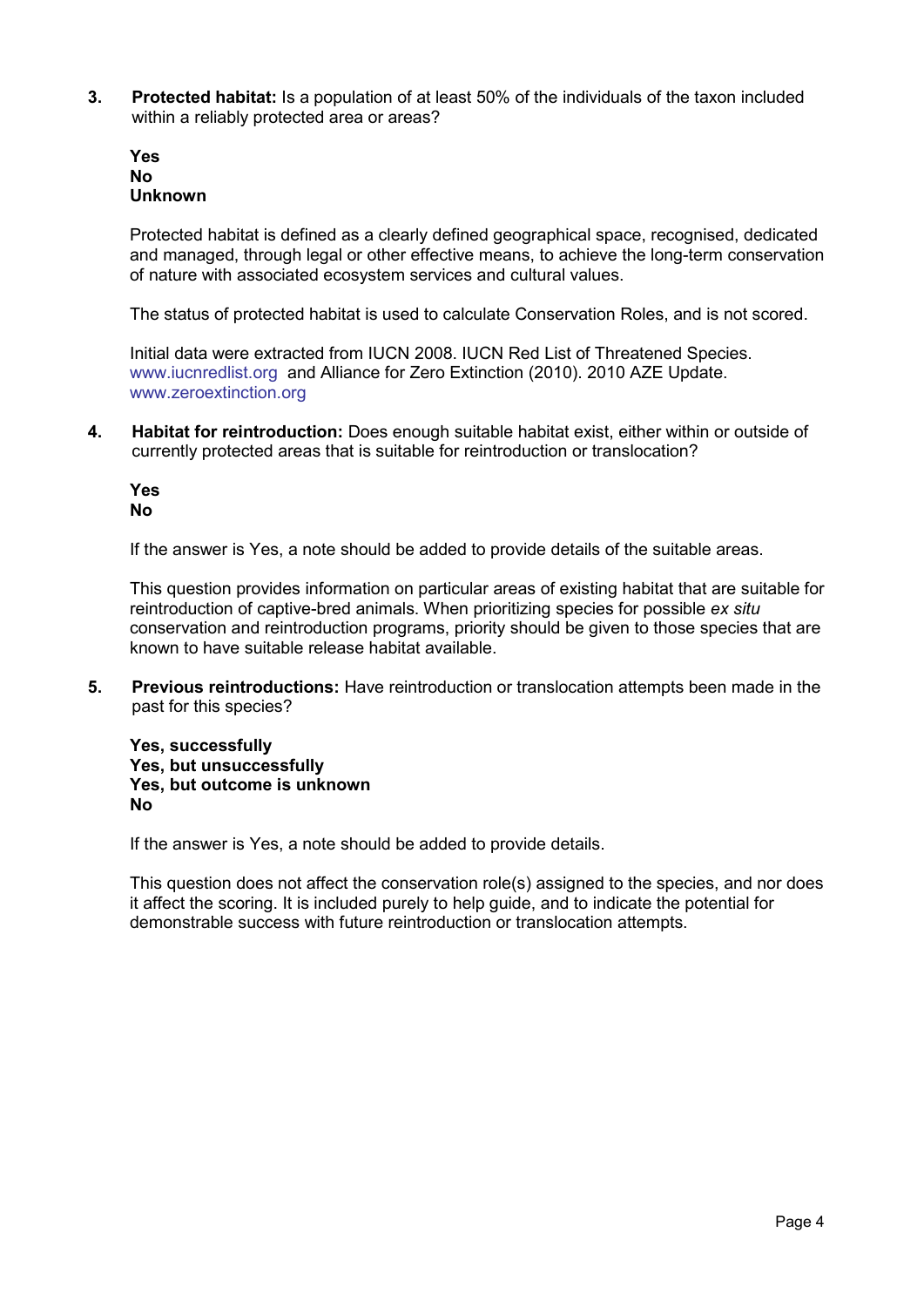6. **Threat mitigation:** Are the threats facing the taxon, including any new and emerging threats not considered in the IUCN Red List, potentially reversible?

**Species does not require conservation action at this time Species is effectively protected Threats are being managed - conservation dependant Threats are potentially reversible in time frame that will prevent further decline/extinction Threats cannot/will not be reversed in time to prevent likely species extinction** 

# **Species does not require conservation action at this time**

This species is not currently facing any major threats in the wild, and no conservation action is currently required to safeguard this species in the wild.

# **Species is effectively protected**

**Threats unknown** 

All, or the majority of the population of the species in the wild is sufficiently protected to prevent further decline in numbers (e.g. the bulk of the population occurs in protected areas).

# **Threats are being managed - conservation dependant**

Without the current management of the threat, the species would disappear in the wild. Examples of this sort of management include actions such as filling temporary ponds each year for breeding, diverting a dam to create a torrent, or harvesting predatory species.

# **Threats are potentially reversible in time frame that will prevent further decline/extinction**

The threats to the species can, or will likely be removed or reversed, in a timeframe that will prevent further decline of the species in the wild.

# **Threats cannot/will not be reversed in time to prevent likely species extinction**

The species will very likely go extinct in the wild before anything can or will be done to save it, but in principle the threats to the species could be reversed and the animals in *ex situ*  colonies could be used to re-stock the wild if/when the threats are reversed.

# **Threats unknown**

Either no knowledge about the threats to this species exists, or there is so little information known about the distribution of the species in the wild, that the threats cannot be determined.

7. **Population recovery:** Is the known population of this species in the wild large enough to recover naturally, without *ex situ* intervention if threats are mitigated?

**Yes No Unknown** 

The size of the population in the wild is used to calculate Conservation Roles, and is not scored.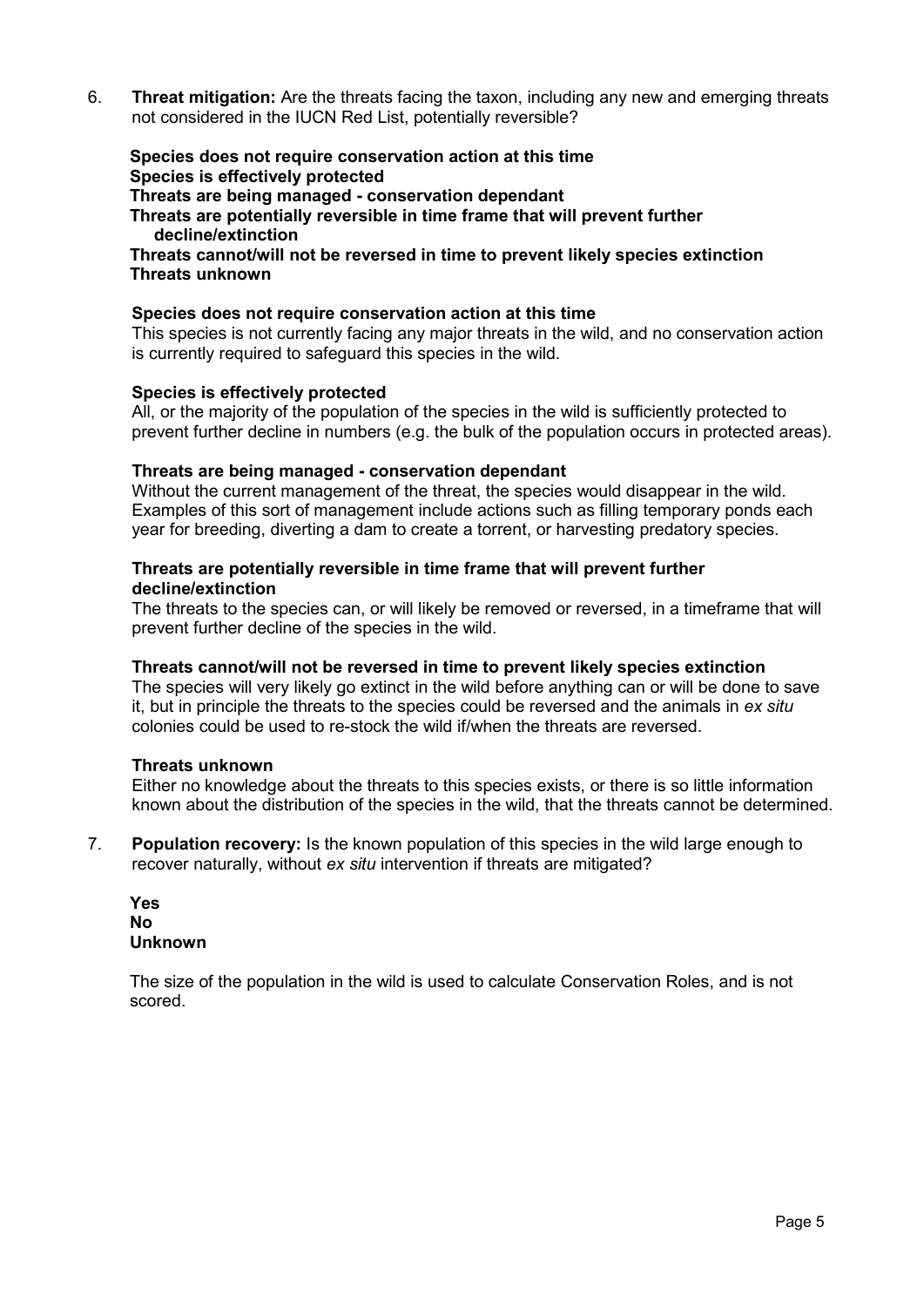8. **Biological distinctiveness:** Does the taxon exhibit, for example, a distinctive reproductive mode, behaviour, aspect of morphology or physiology, *within the Class* Amphibia?

# **Aspect of biology identified that is unique to species Aspect of biology shared with <6 other species No aspect of biology known to be exceptional**

If the species is identified as being biologically distinct, a note should be included to explain this.

9. **Cultural/socio-economic importance:** Does the taxon have a special human cultural value (e.g. as a national or regional symbol, in a historic context, featuring in traditional stories) or economic value (e.g. food, traditional medicine, tourism) within its natural range or in a wider global context?

#### **Yes No**

Socio-economic – are the benefits from the economic activity likely to influence the conservation of the species?

If the species is identified as being of cultural or socio-economic importance, a note should be included to explain this.

10. **Scientific importance:** Is the species vital to current or planned research other than species-specific ecology/biology/conservation? (e.g. human medicine, climate change, environmental pollutants and conservation science), *within the Class* Amphibia.

# **Research dependent upon species Research dependent upon <6 species (incl. this taxon) No research dependent on this species**

If the species is identified as being of scientific importance, a note should be included to explain this.

11. **Over-collection from the wild:** Is the taxon suffering from unsustainable collection within its natural range, either for food, for the pet trade or for any other reason, which threatens the species' continued persistence in the wild?

| Yes     |
|---------|
| No      |
| Unknown |

Information about collection from the wild is used to calculate Conservation Roles, and is not scored.

12. *Ex situ* **research:** Does conserving this species (or closely related species) *in situ* depend upon research that can be most easily carried out *ex situ*?

 **Yes No** 

Information about *ex situ* research is used to calculate Conservation Roles, and is not scored.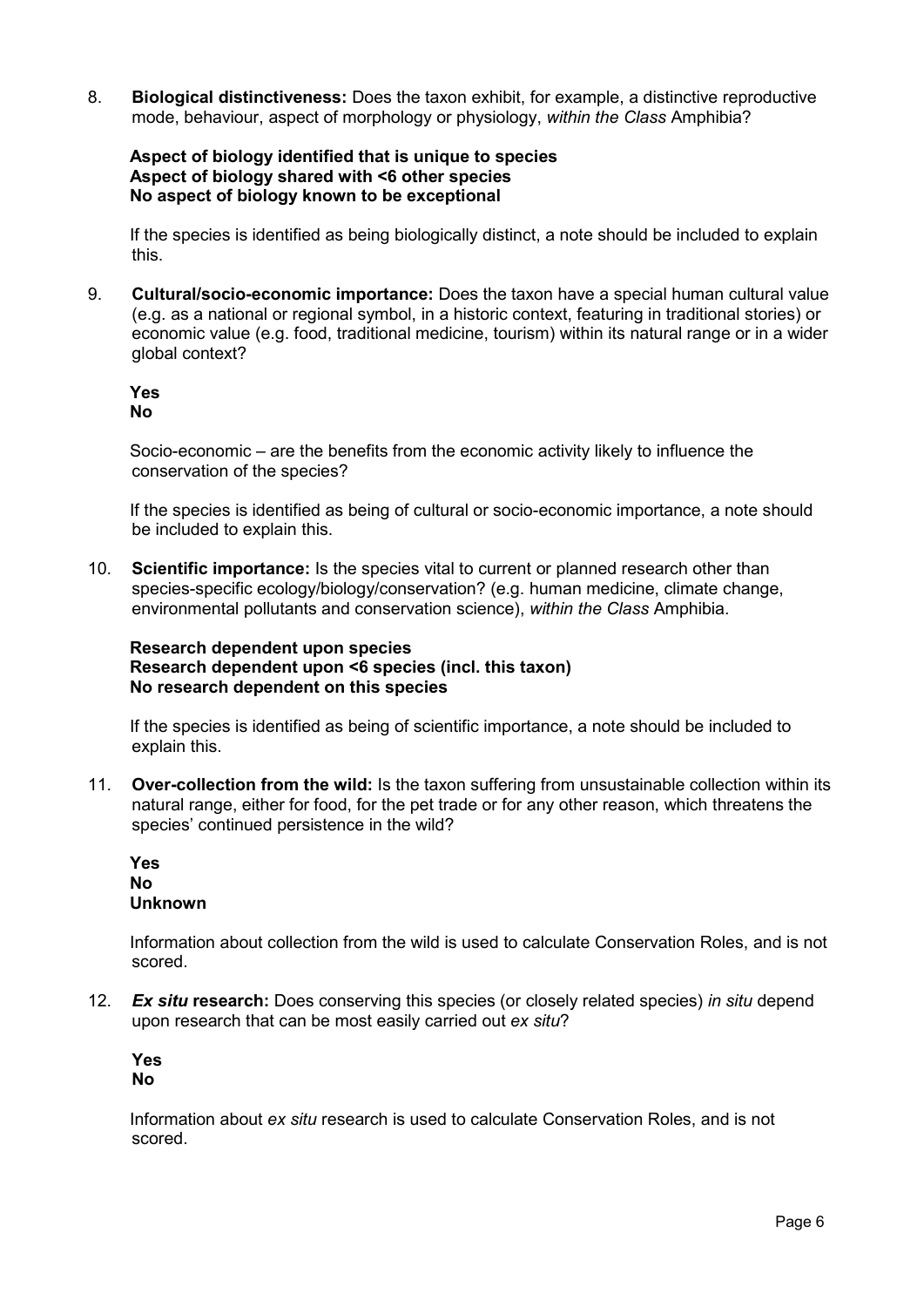13. **Husbandry analog:** Do the biological and ecological attributes of this species make it suitable for developing husbandry regimes for more threatened related species? i.e. could this species be used in captivity to help to develop husbandry and breeding protocols which could be used for a similar, but more endangered species at a later stage?

**Yes No** 

Resources for *ex situ* programs are scarce, and analog species should only be specified for target species that are threatened, and have not previously been successfully kept in captivity. A note should be included which lists the target species for this analog. Information about husbandry analogs is used to calculate Conservation Roles, and is not scored.

14. **Captive breeding:** Has this species been successfully maintained and bred in captivity?

 **Yes, bred to F2 Yes, bred to F1 Maintained but no successful breeding Not held in captivity to date** 

Information about captive breeding is used to calculate Conservation Roles, and is not scored.

15. **Educational potential:** Is the species especially diurnal/active/colourful and therefore suited to be an educational ambassador for amphibian conservation?

# **Yes No**

Information about education potential is used to calculate Conservation Roles, and is not scored.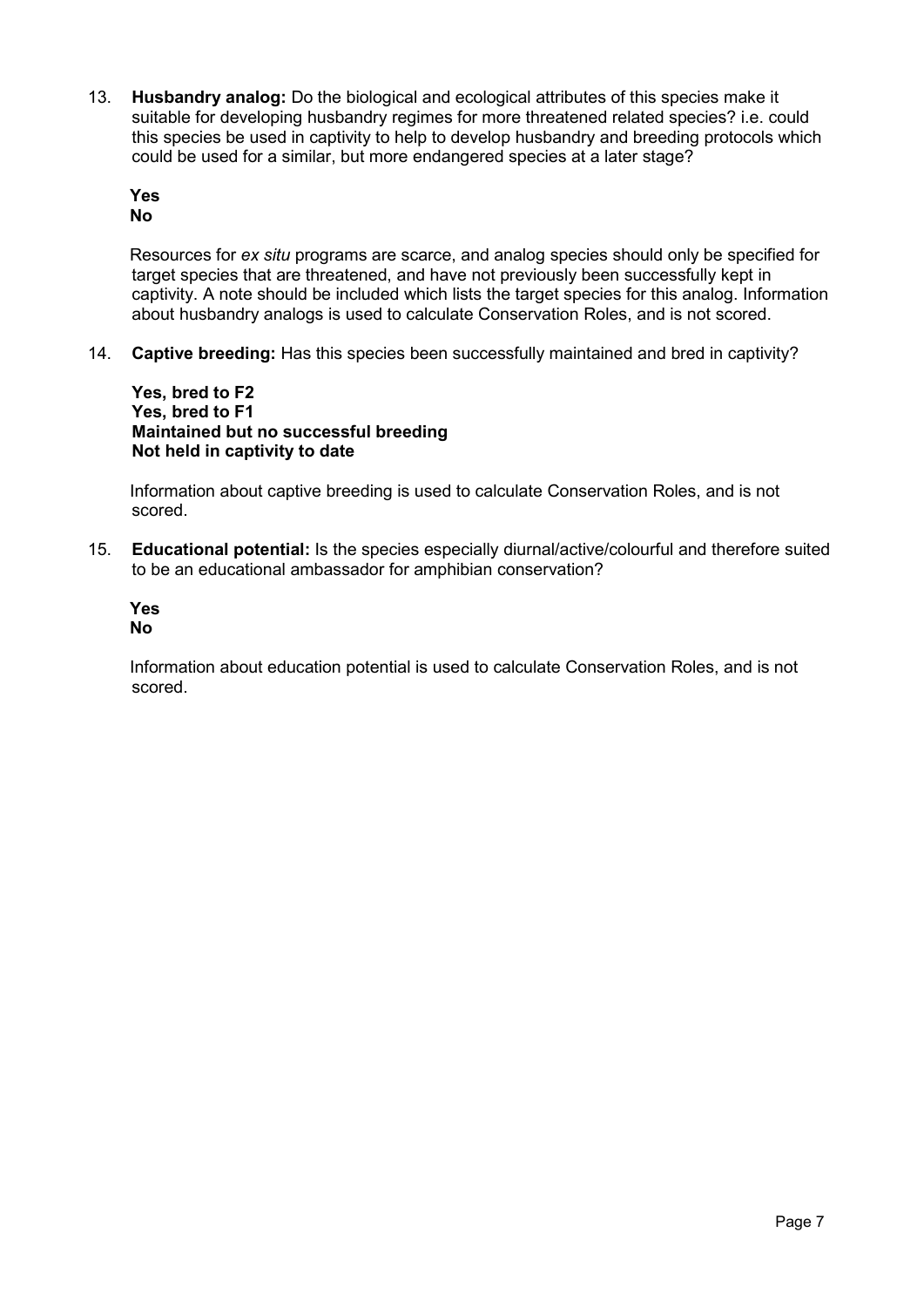# *Section Two – Ex situ Program Authorization/Availability of animals*

16. **Mandate:** Is there an existing conservation mandate recommending the *ex situ* conservation of this taxon? A recommendation for an *ex situ* population of a threatened amphibian species can come from a number of recognised national or international sources (see Appendix 2).

### **Yes No**

If the answer is **No**, there is insufficient authorisation for an *ex situ* initiative at this time. **SEEK MANDATE FROM ASG/AARK OR OTHER AUTHORITY**

17. **Range State approval:** Would a proposed *ex situ* initiative for this species be supported (and approved) by the range State (either within the range State or out-of-country *ex situ*)?

#### **Yes No**

If the answer is **No**. there is insufficient authorisation for an *ex situ* initiative at this time. **SEEK APPROVAL FROM RANGE COUNTRY (WITH HELP FROM AARK/ASG AS REQUIRED) BEFORE PROCEEDING**

**18. Founder specimens:** Are sufficient animals of the taxon available or potentially available (from wild or captive sources) to initiate the **specified** *ex situ* program? AArk recommends that a minimum of twenty pairs of animals be collected as founder animals.

# **Yes No Unknown**

If the answer is **No**, there are insufficient potential founder specimens to initiate the *ex situ* program.

**EVALUATE OPTIONS FOR ALTERNATIVE CONSERVATION STRATEGY INCLUDING GAMETE BIOBANKING**

19. **Phylogenetic study:** Has a complete phylogenetic analysis of the species in the wild been carried out, to understand what the functional unit you wish to conserve is (i.e. have species limits been determined)?

# **Yes \* No**

Typically this unit is a species; however, because species are continuously changing units evolving through time, there are often distinct but not yet unique subunits (evolutionary significant unit or ESU) in the process of divergence within the species and which might warrant independent consideration.

If the answer is **No**, there is insufficient knowledge of the species, and a phylogenetic study should be undertaken before considering an *ex situ* program for the species. **UNDERTAKE APPROPRIATE RESEARCH IN CONJUNCTION WITH LOCAL FIELD BIOLOGISTS (WITH HELP FROM AARK/ASG AS REQUIRED) IN ORDER TO CONFIRM THAT THE SPECIFIC PROGRAM ENCOMPASSES ONLY ONE EVOLUTIONARY DISTINCT UNIT (ESU) BEFORE PROCEEDING**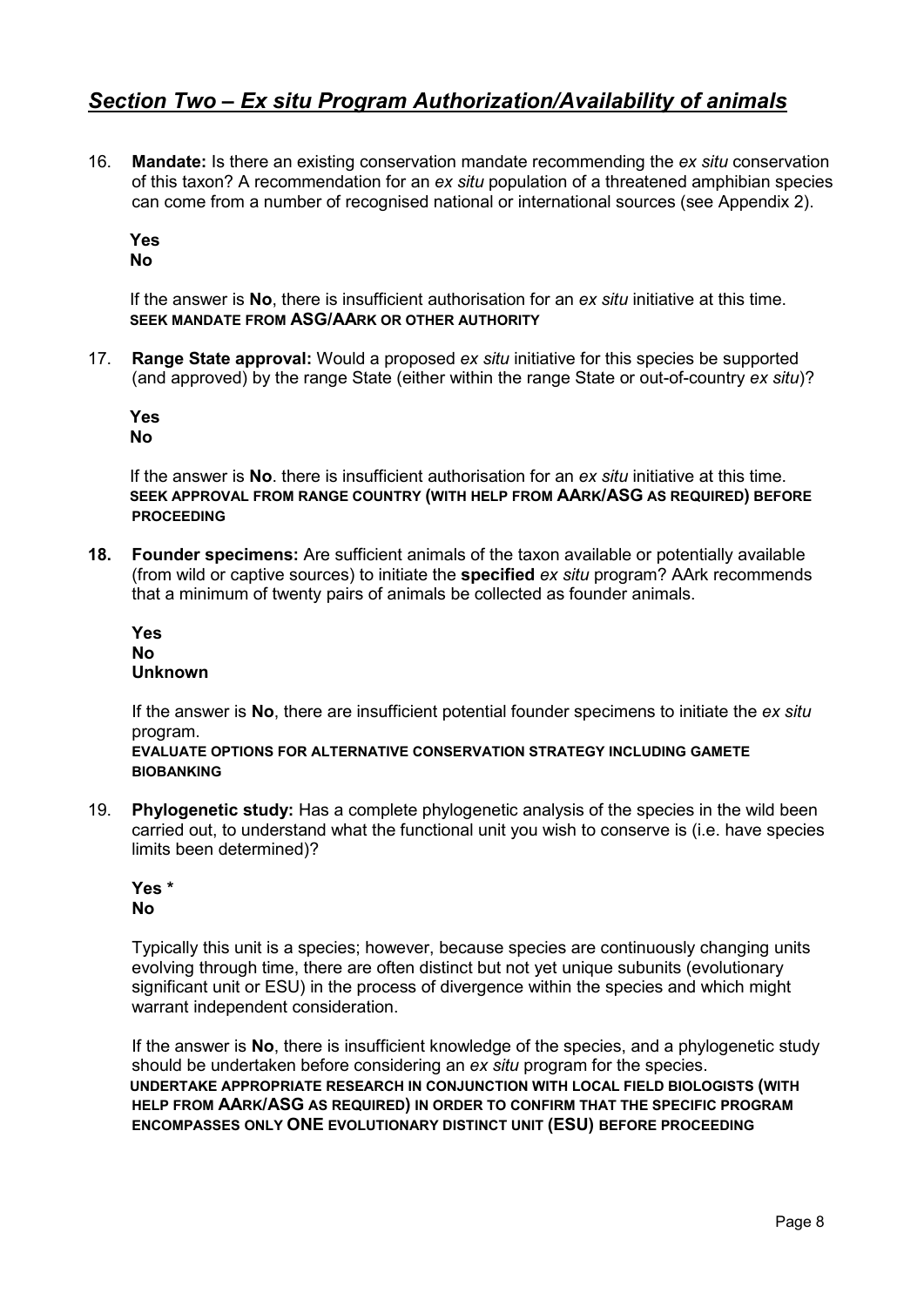# **Appendix One – Conservation Roles**

Simply keeping and breeding threatened amphibian species in captivity does not in itself equate to conservation. As part of a genuine amphibian conservation initiative, *ex situ* captive management must have a clearly defined role in the conservation of the species or its habitat.

Eight Conservation Roles have been defined, and these are calculated for each species, based on the data provided during the prioritization workshop.

# **Ark**

A species that is extinct in the wild (locally or globally) and which would become completely extinct without *ex situ* management.

Triggers for Ark species are:

 $\bullet$  IUCN Red List category = Extinct in the Wild (EW)

# **Rescue**

A species that is in imminent danger of extinction (locally or globally) and requires *ex situ* management, as part of an integrated program, to ensure its survival.

Triggers for Rescue species are:

- IUCN Red List category is not Extinct in the Wild (EW) **and**
- Threat Mitigation = Threats cannot/will not be reversed in time to prevent likely species extinction.

Note: Threats that constitute imminent danger of extinction include:

- Threats for which we currently have no remedy:
	- o Bd, including any species known or suspected to be susceptible
	- o Climate change, including any species documented to be drastically contracting its range, e.g., mountaintop salamanders in Central America (per Wake et al.) and mountaintop frogs in Madagascar (per Raxworthy et al.)
- Threats for which we have a remedy but not the resources or will to intervene
	- o Imminent destruction of more than 50% of habitat, e.g., dam construction, mining/pollution
	- o Species collected to brink of extinction
- All other threats are considered to be "reversible in time frame".

# *In Situ* **Conservation**

A species for which mitigation of threats in the wild may still bring about its' successful conservation.

Triggers for *In Situ* Conservation species are:

- Threat Mitigation = Threats are reversible in time frame that will prevent further decline/extinction **or**
- Threat Mitigation = Threats cannot/will not be reversed in time to prevent likely species extinction (species is in Rescue role) **and** Protected Habitat = No (species will need a secure place to go back to).

# *In Situ* **Research**

A species that for one or more reasons requires further *in situ* research to be carried out as part of the conservation action for the species. One or more critical pieces of information is not known at this time.

Triggers for *In Situ* Research species are:

- IUCN Red List category = Data Deficient (DD) **or**
- Threat Mitigation = Unknown **or**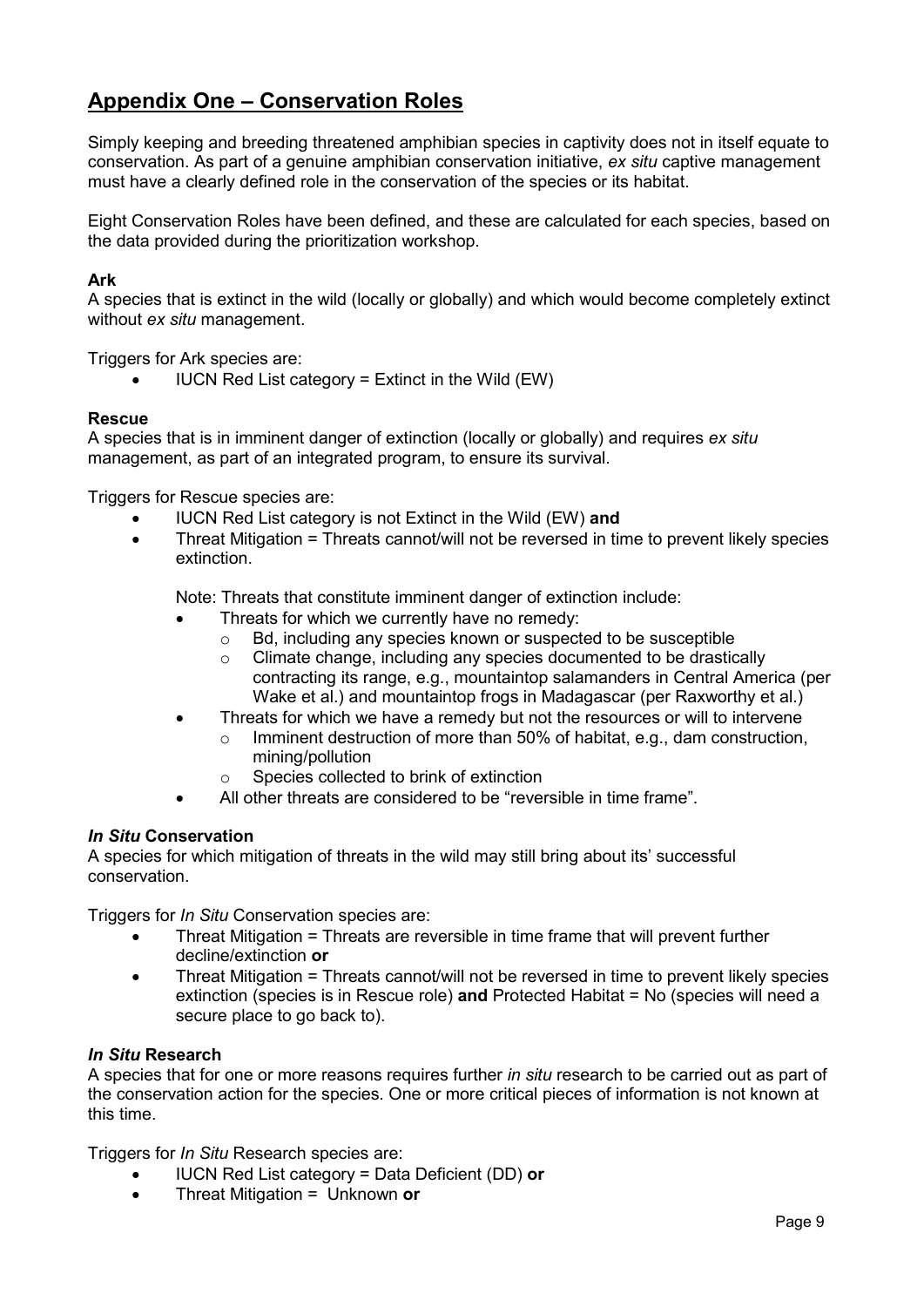- Protected Habitat = Unknown **or**
- Population Recovery = Unknown **or**
- Over-collection status = Unknown **or**
- Conservation role = Rescue.

# *Ex Situ* **Research**

A species currently undergoing, or proposed for specific applied research that directly contributes to the conservation of that species, or a related species, in the wild (this includes clearly defined 'model' or 'surrogate' species).

Triggers for *Ex Situ* Research species are:

- The species has been identified as a husbandry analogue for a more threatened species **or**
- IUCN Red List category = Critically Endangered (CR) **or** Endangered (EN) **or** Vulnerable (VU) **or** Near Threatened (NT) **or** Data Deficient, **and** conserving this species depends on *ex situ* research **and** Threat Mitigation = Threats unknown or Threats are reversible in time frame **or**
- IUCN Red List category = Extinct in the Wild (EW) **or** Critically Endangered (CR) **or** Endangered (EN) **or** Vulnerable (VU) **or** Near Threatened (NT) **or** Data Deficient, **and** the species has not been successfully maintained and bred in captivity **and** the species is biologically or evolutionarily distinct.

# **Mass production in captivity**

A species threatened through wild collection (e.g. as a food resource), which could be or is currently being bred in captivity – normally in-country, *ex situ* - to replace a demand for specimens collected from the wild. *This category generally excludes the captive-breeding of pet and hobbyist species, except in exceptional circumstances where coordinated, managed breeding programs can demonstrably reduce wild collection of a threatened species.* 

Triggers for Mass Production in Captivity species are:

- IUCN Red List category = Critically Endangered (CR) **or** Endangered (EN) **or** Vulnerable (VU) **and**
- Species is suffering from over-collection from the wild.

# **Conservation Education**

A species that is specifically selected for management – primarily in zoos and aquariums - to inspire and increase knowledge in visitors, in order to promote positive behavioural change. For example, when a species is used to raise financial or other support for field conservation projects (this would include clearly defined 'flagship' or 'ambassador' species).

Triggers for Conservation Education species are:

- The species has a high Evolutionary Distinctiveness score **or**
- The species is biologically, culturally, or scientifically significant **or**
- The species is suited to be an educational ambassador for amphibian conservation.

# **Supplementation**

A species for which *ex situ* management benefits the wild population through breeding for release as part of the recommended conservation action.

Triggers for Supplementation species are:

- Threat Mitigation = Threats are being managed **or** Threats are reversible in time frame that will prevent further decline/extinction **or** Species is effectively protected **and**
- The (sub)population of the species in the wild is too small to recovery naturally **and**
- There is suitable habitat available for reintroduction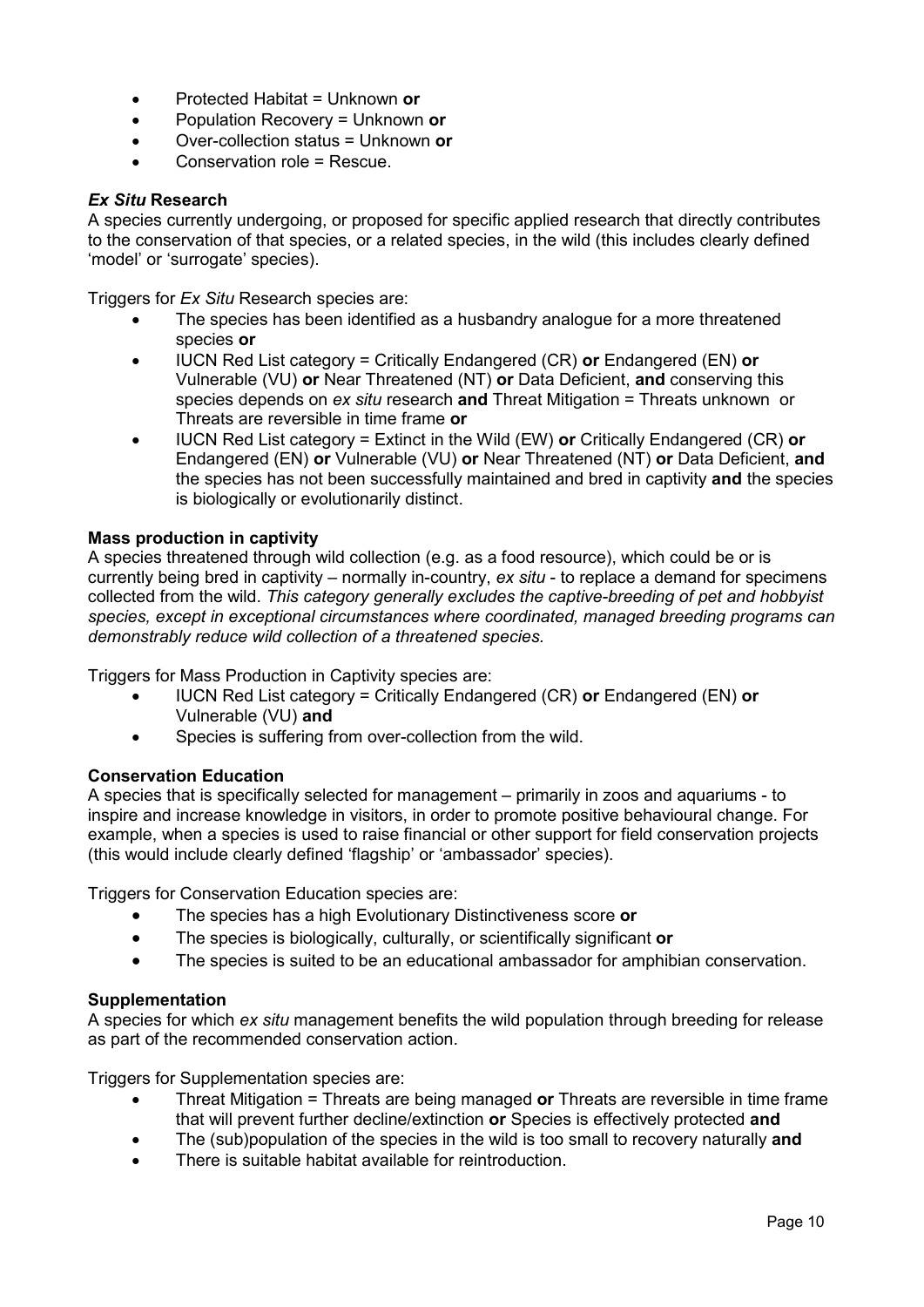# **Bioanking**

A species for which the long-term storage of sperm or cells to perpetuate their genetic variation is urgently recommended, due the serious threat of extinction of the species.

Triggers for Biobanking species are:

• Recommended conservation role is Ark or Rescue

# **None**

Species that do not require any conservation action at this point in time. This list may also contain species that were not evaluated during the workshop due to lack of data being available.

Triggers for these species are:

- Species does not match the criteria for any of the previous roles **or**
- Insufficient data available during the workshop to properly evaluate the species.